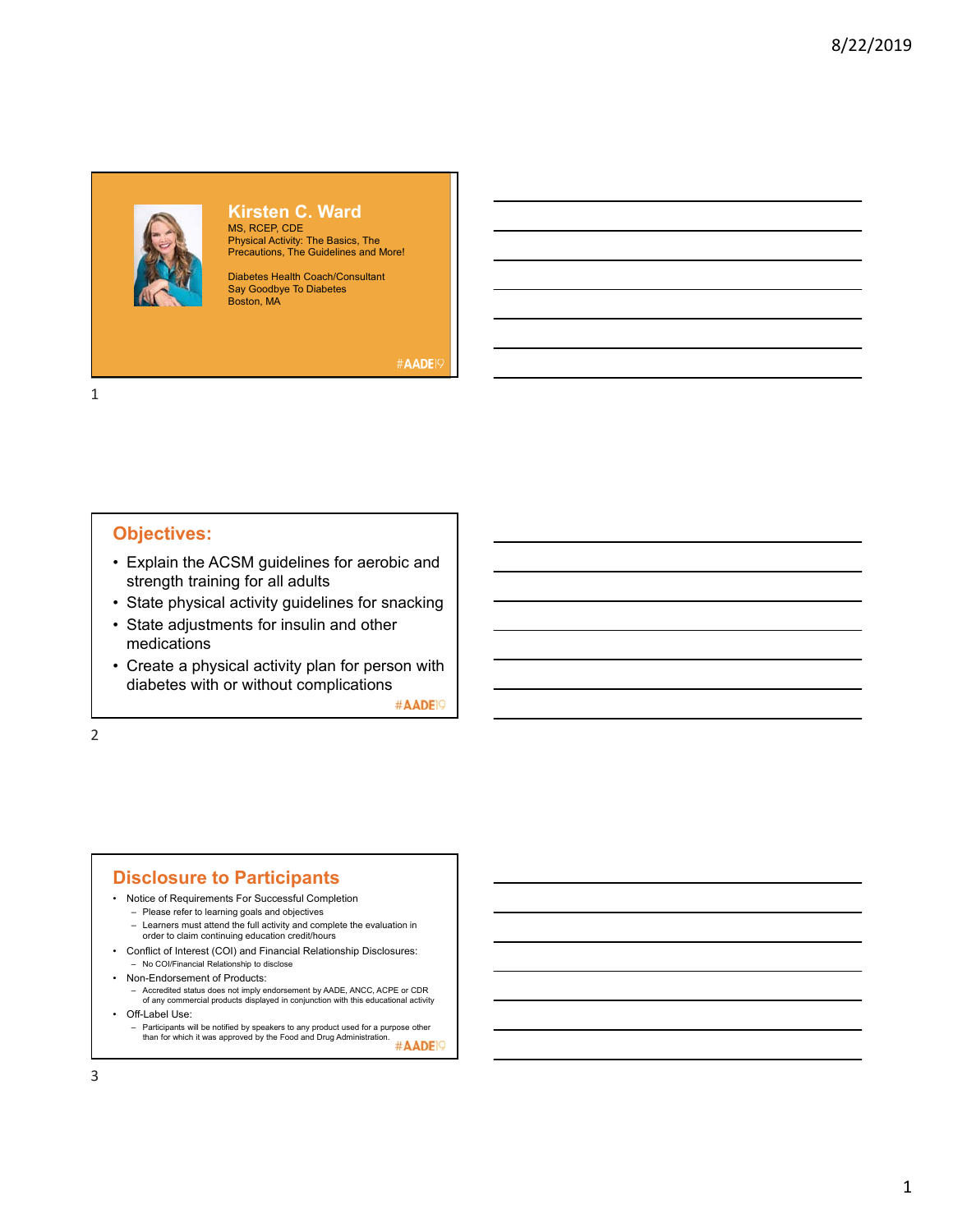# **General Outline For Today**

- Background clinical studies
- Physical activity recommendations
- Blood glucose guidelines during physical activity
- Medication adjustments
- Precautions/Complications

#AADE<sup>19</sup>

4

#### **Benefits for Person with Diabetes**

- Improved insulin sensitivity
- Lower blood glucose levels
- Improved glucose uptake
- Improved A1c
- Reduced CV risk factors
- Prevention/delay development of T2

• And more!

Diabetes Care 2016;39:2065–2079 | DOI: 10.2337/dc16‐1728

#AADE<sup>19</sup>

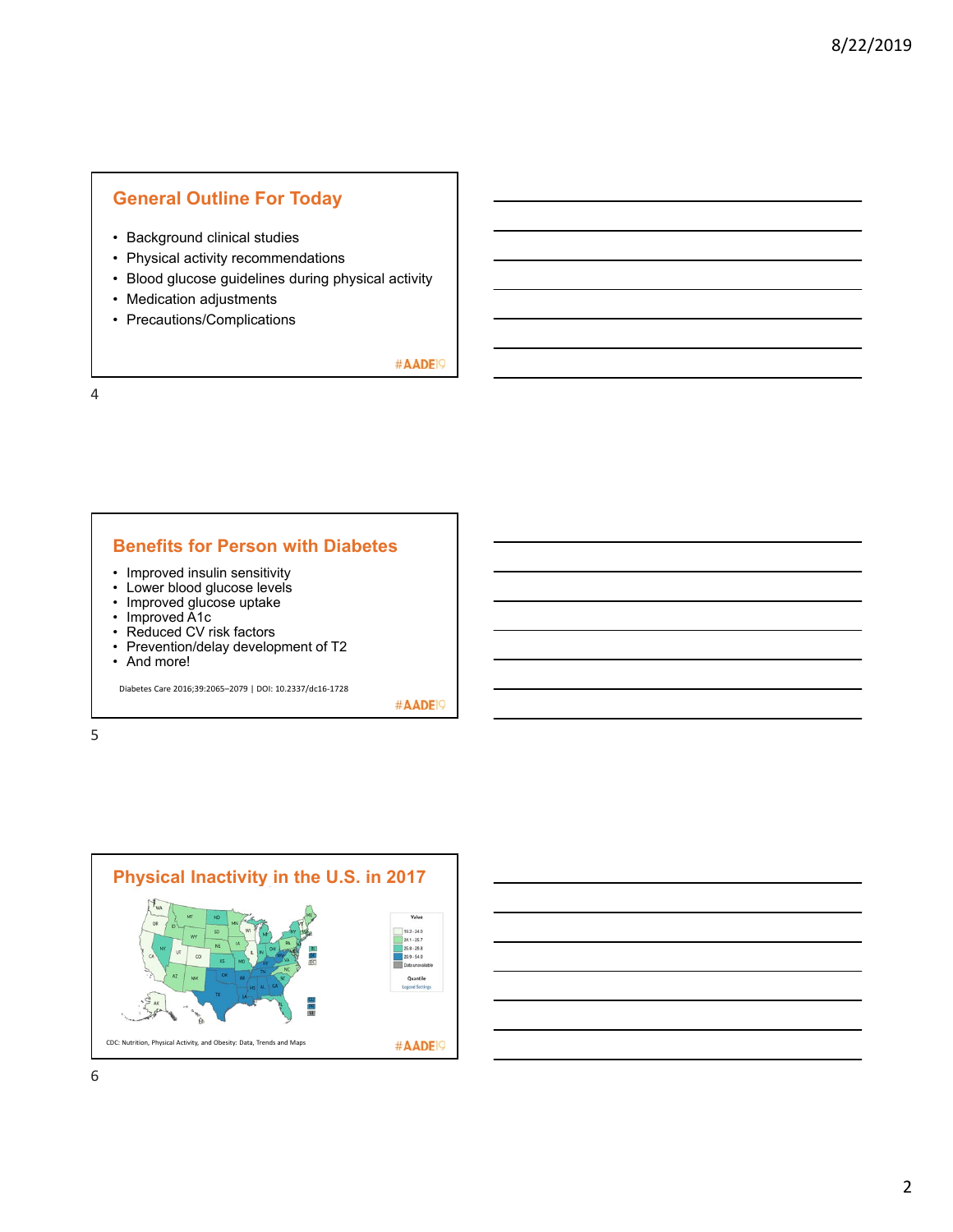





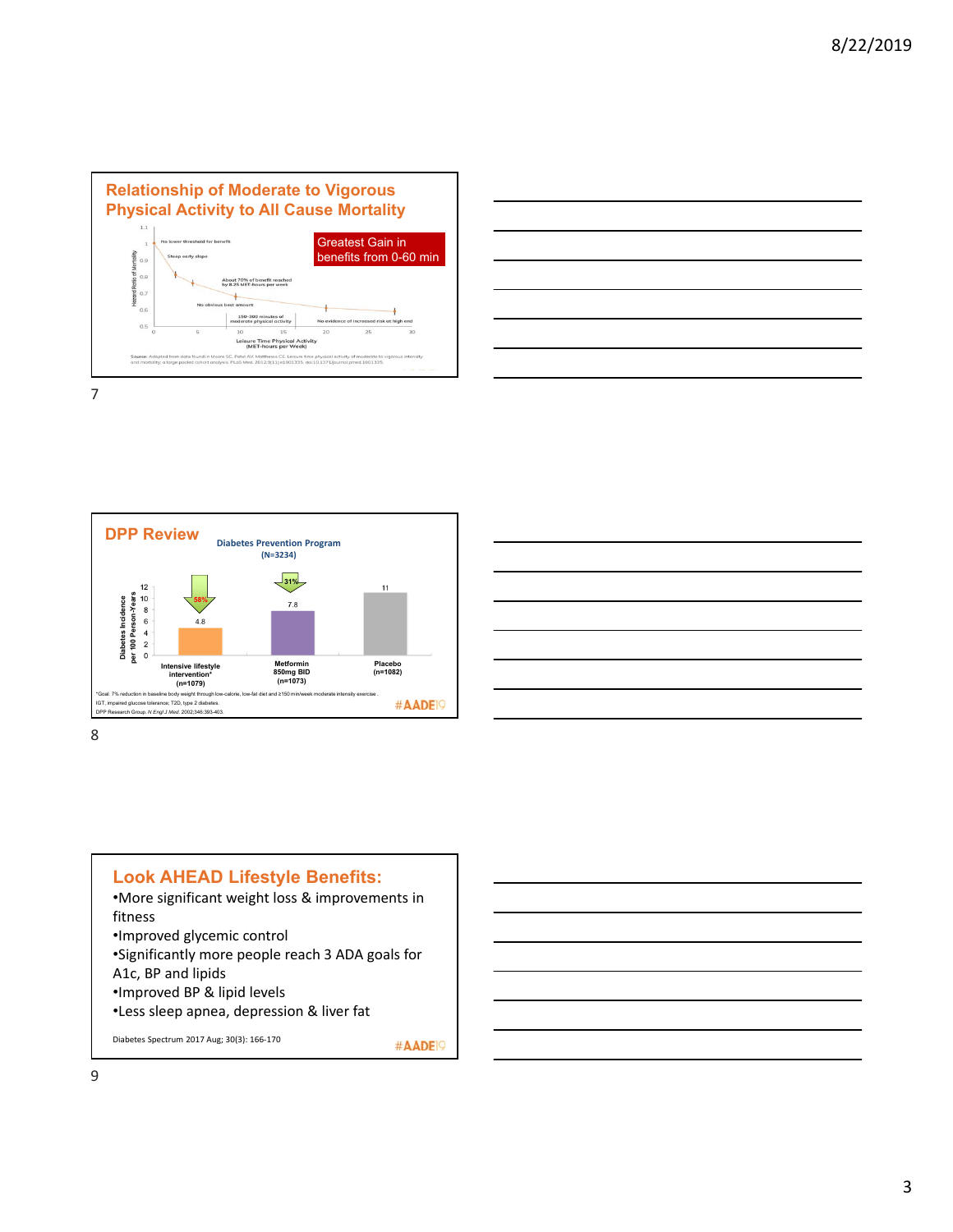



# **Physical Activity Recommendations:**

How much exercise is recommended (regardless of having diabetes)?

#AADE<sup>19</sup>

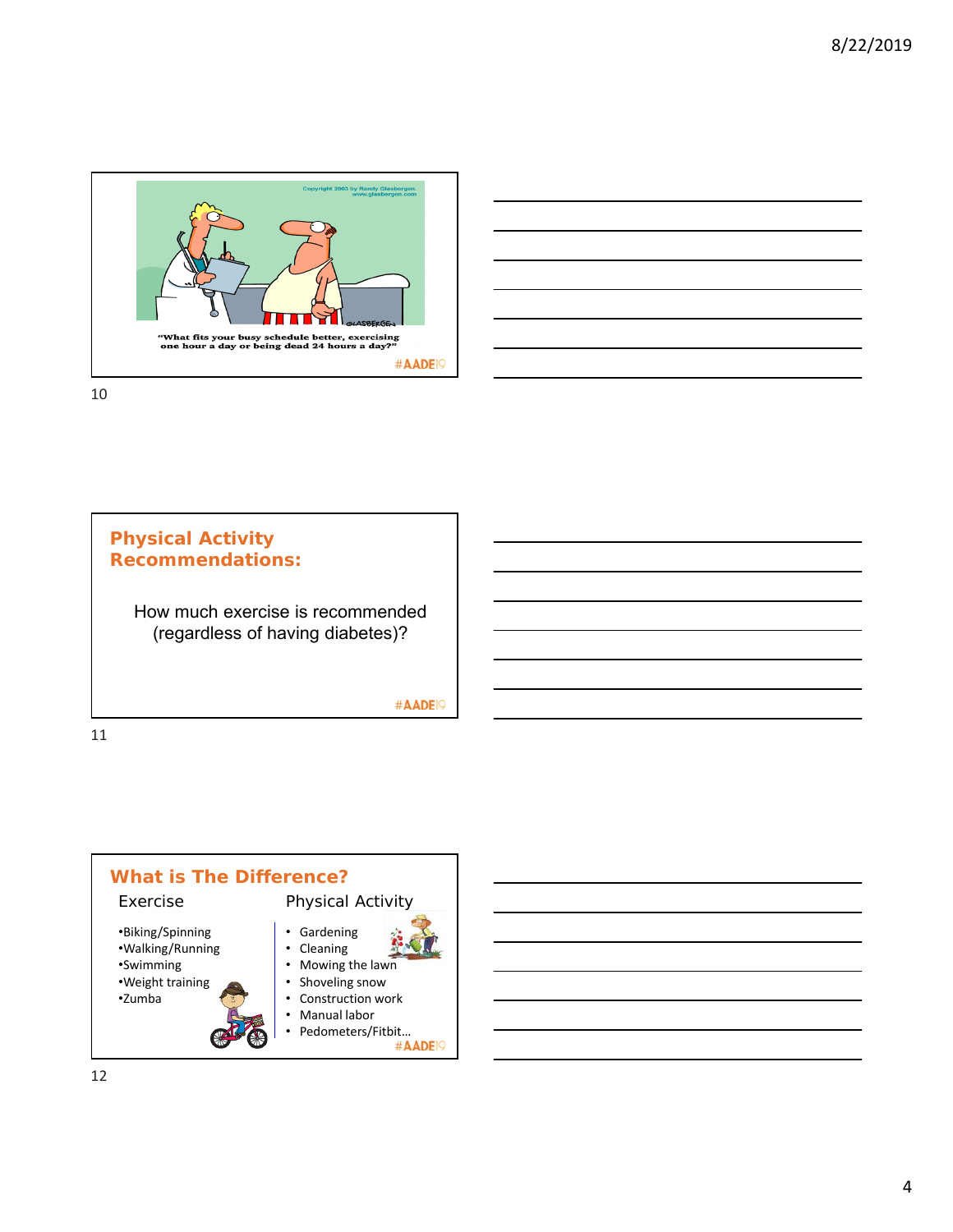



14



#### **AND**

- Decrease sedentary behavior
- Flexibility & balance training 2-3x/week

Diabetes Care 2019;42(Suppl. 1):S46–S60

#AADE<sup>19</sup>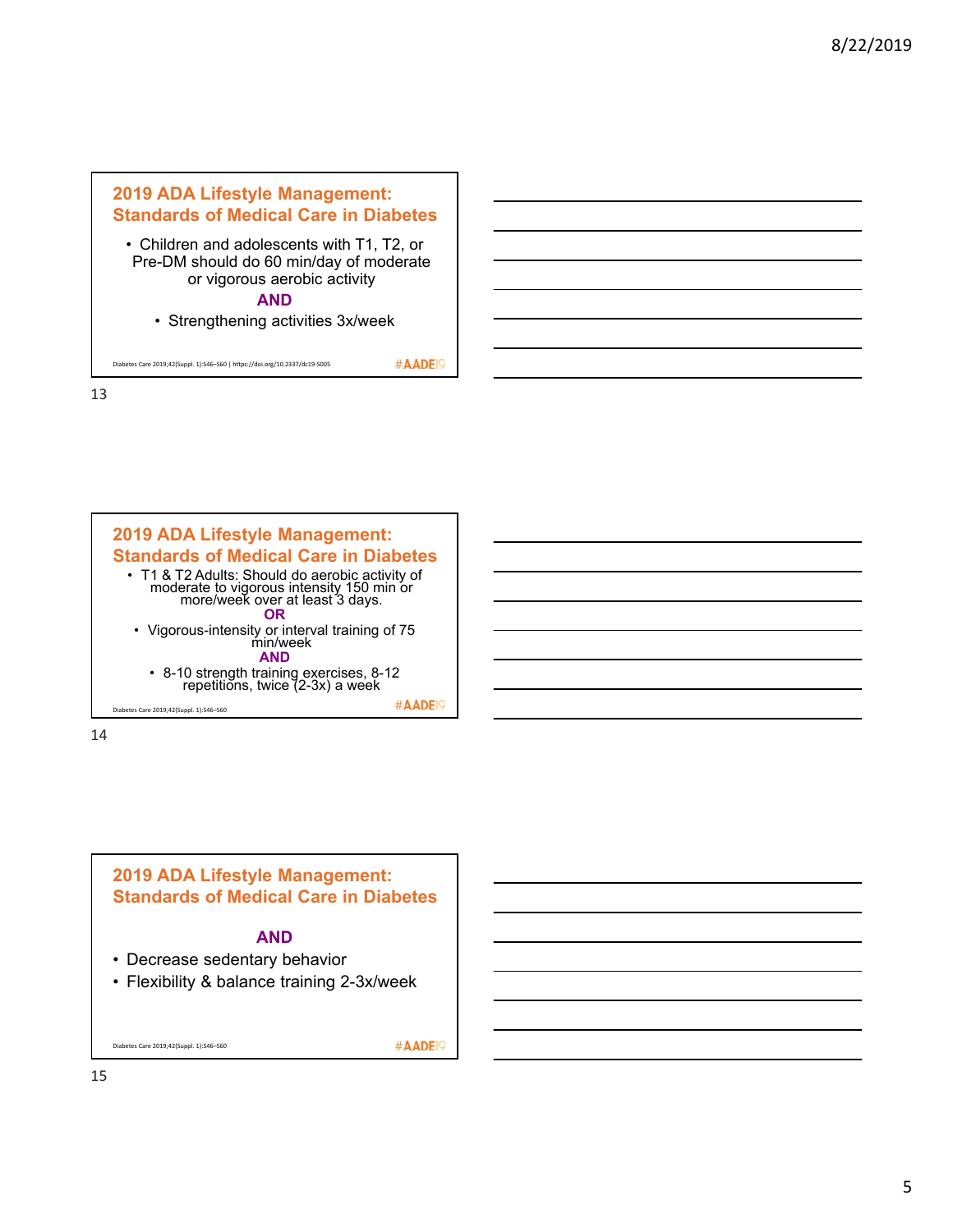# **Sedentary Behavior**

•All adults (esp. type 2) should decrease the amount of time spent in daily sedentary behavior •Prolonged sitting should be interrupted with light activity every 30 min •The above two recommendations are additional

to, and not a replacement for, increased structured exercise and incidental movement

 $m$ musi $9$ 

16

# **Components of Fitness/ Exercise Program**

- 1. Cardio-respiratory function
- 2. Musculoskeletal fitness
- 3. Flexibility
- 4. Balance
- 5. Speed

#AADE<sup>19</sup>

17

# **Progression of Fitness/ Exercise Program (FITT Principle)**

- 1. Frequency
- 2. Intensity
- 3. Time (duration)
- 4. Type of exercise
- 5. Progression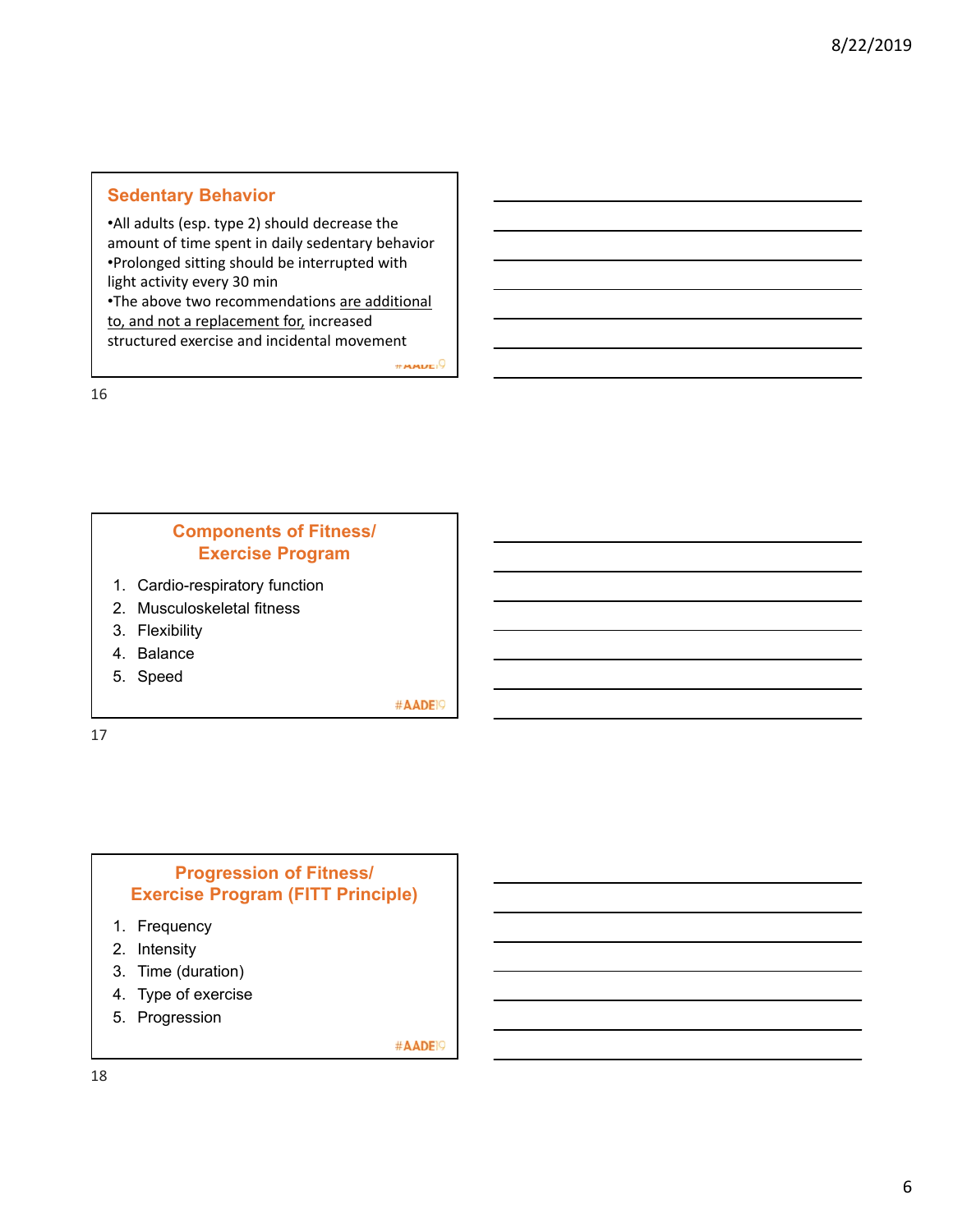



| and the contract of the contract of the contract of the contract of the contract of the contract of the contract of |  |
|---------------------------------------------------------------------------------------------------------------------|--|
|                                                                                                                     |  |
|                                                                                                                     |  |
|                                                                                                                     |  |



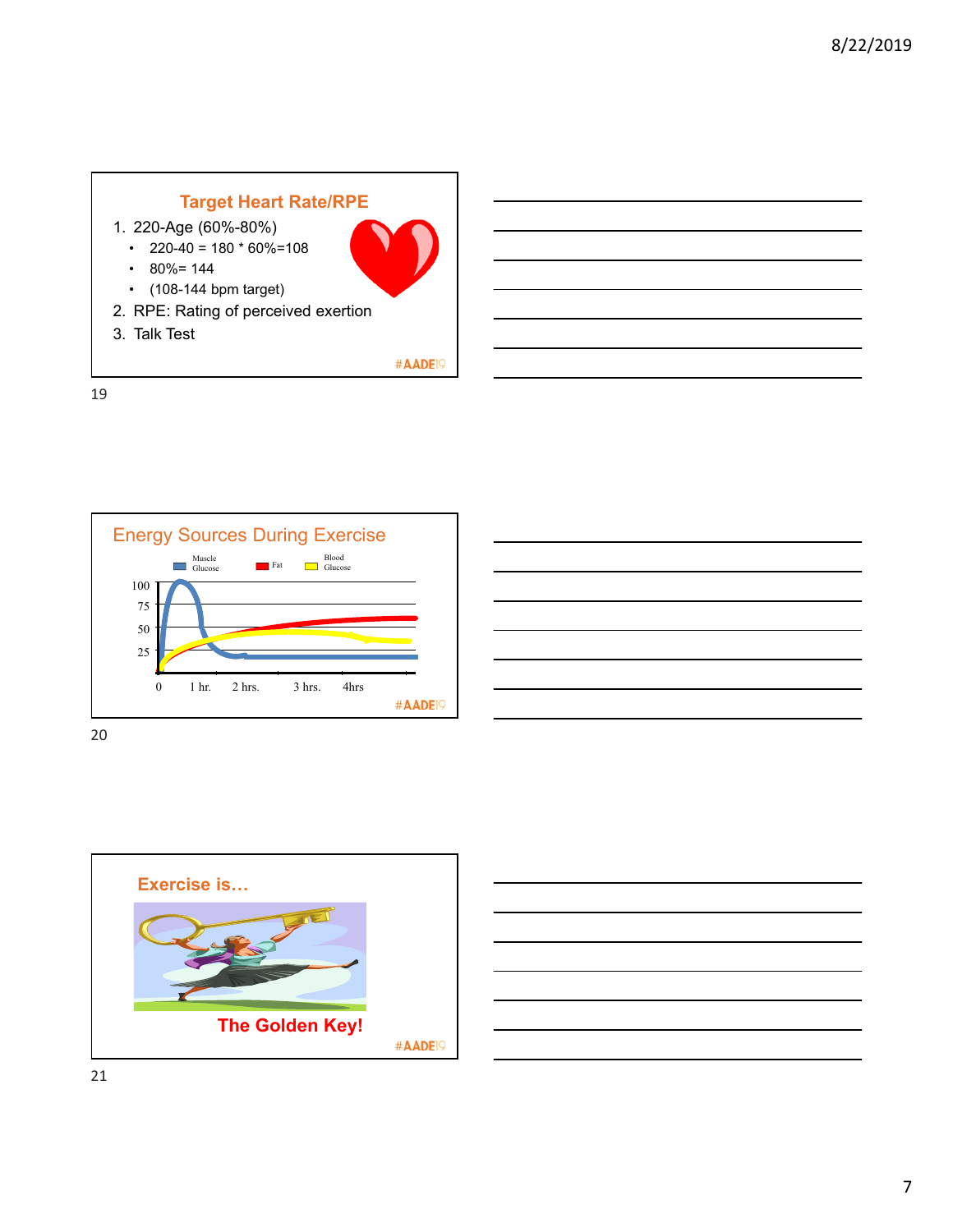| <b>Exercise Programming:</b> |                 |                      |  |
|------------------------------|-----------------|----------------------|--|
|                              | Health/         | Lose/Maintain Weight |  |
|                              | Improve BG<br>W |                      |  |
|                              | $3-5x$ /week    | $5-6x$ /week         |  |
|                              | $20-30$ min     | $45-60$ min          |  |
|                              |                 |                      |  |

| <u> Andreas Andreas Andreas Andreas Andreas Andreas Andreas Andreas Andreas Andreas Andreas Andreas Andreas Andr</u>                                                                                                                 |  |  |
|--------------------------------------------------------------------------------------------------------------------------------------------------------------------------------------------------------------------------------------|--|--|
| <u> Album a componente de la componenta de la componenta de la componenta de la componenta de la componenta de la</u>                                                                                                                |  |  |
| <u> Alexandro de la contrada de la contrada de la contrada de la contrada de la contrada de la contrada de la co</u>                                                                                                                 |  |  |
| <u>. In the contract of the contract of the contract of the contract of the contract of the contract of the contract of the contract of the contract of the contract of the contract of the contract of the contract of the cont</u> |  |  |
|                                                                                                                                                                                                                                      |  |  |
| ,一个人的人都是一个人的人,我们也不会不会不会。""我们,我们也不会不会不会不会。""我们,我们的人,我们也不会不会不会。""我们,我们的人,我们的人,我们也不                                                                                                                                                     |  |  |
|                                                                                                                                                                                                                                      |  |  |





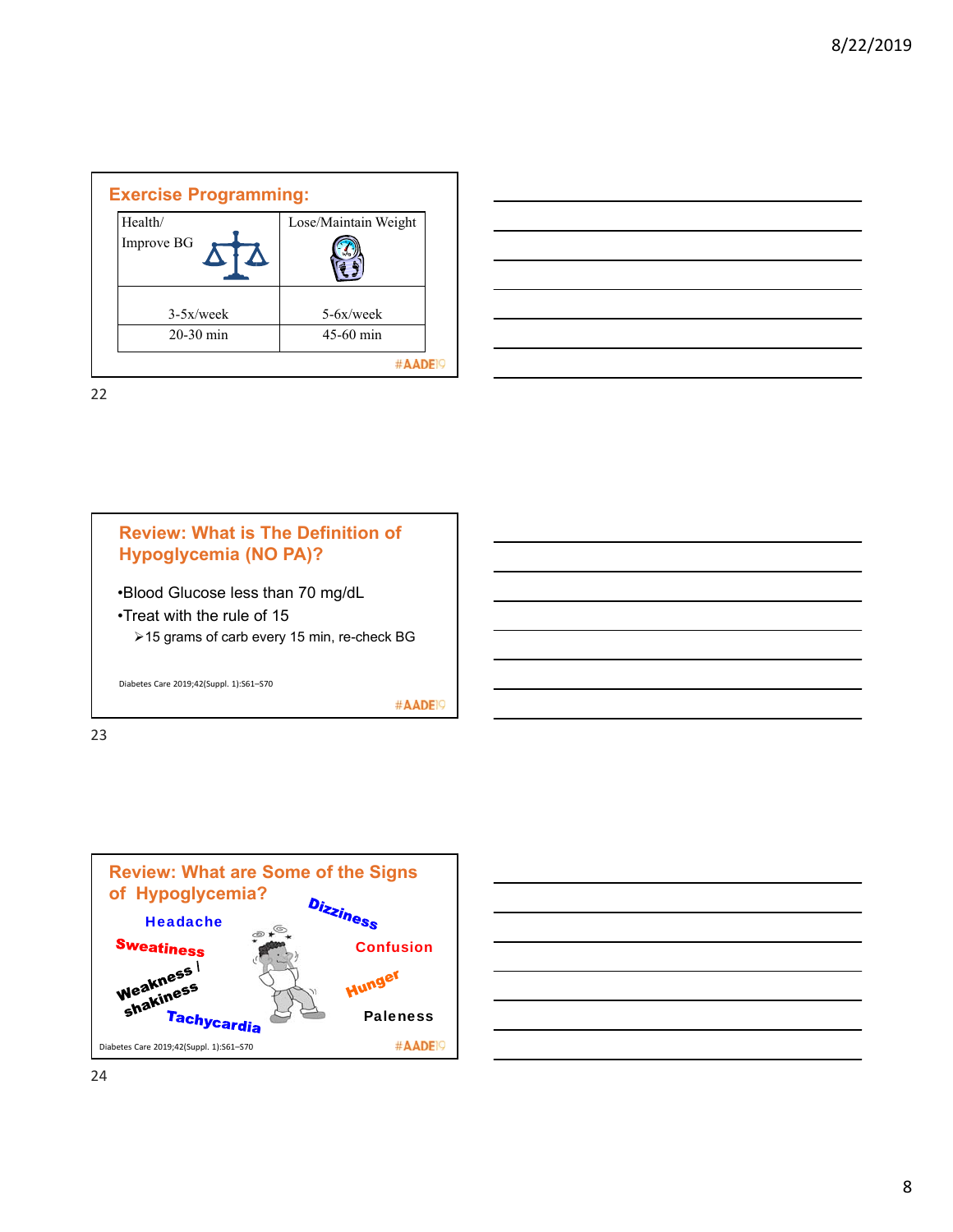#### **Who is NOT at Risk for Exercise Induced Hypoglycemia? People Who take:**

- GLP1/Incretin Mimetic
- DPP-4s
- SGLT2 Inhibitors
- Biguanides
- Thiazolidinediones
- Alpha-glucosidase Inhibitors

Diabetes Care 2016;39:2065–2079 | DOI: 10.2337/dc16‐1728

25



#### **Potential Risk of Hypoglycemia:**

- Autonomic neuropathy requires careful supervision and progression of fitness program (blunted HR, BP, and hypoglycemia awareness)
- Gastroparesis erratic impact on BG which may be exacerbated by exertion
- Beta blockers may "mask" the symptoms of hypoglycemia

#AADE<sup>19</sup>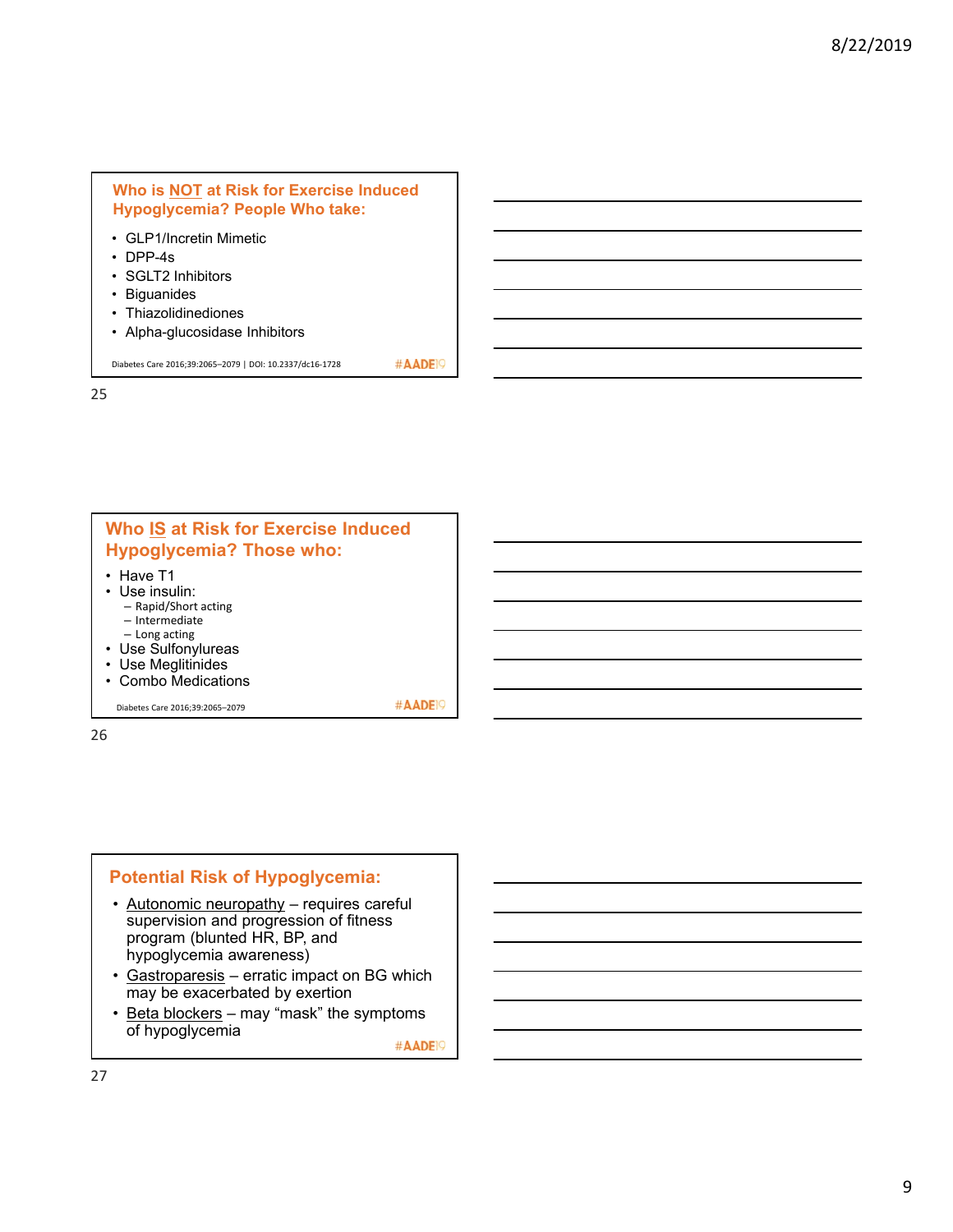# **Nocturnal Hypoglycemia/Lag Effect**

- More common in type 1 DM
- Usually between 6-15 hours (48 hours potential)
- Treatment Suggestions – Decrease insulin dose
	- Check BG overnight
	- Use CGM
- Diabetes Care 2016;39:2065–2079

28

# **Blood Glucose Guidelines During Physical Activity**

#AADE<sup>19</sup>

#AADE<sup>19</sup>

29

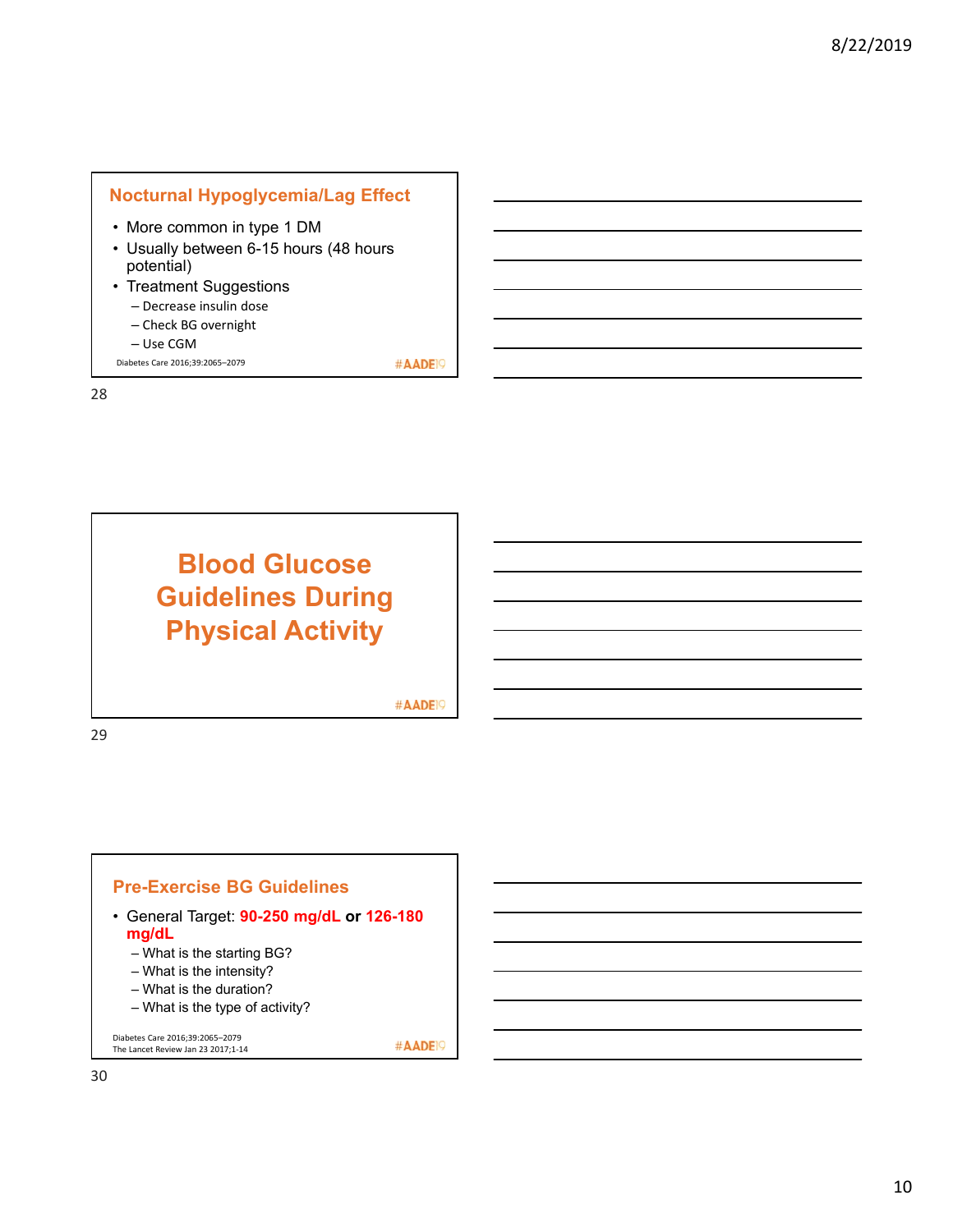





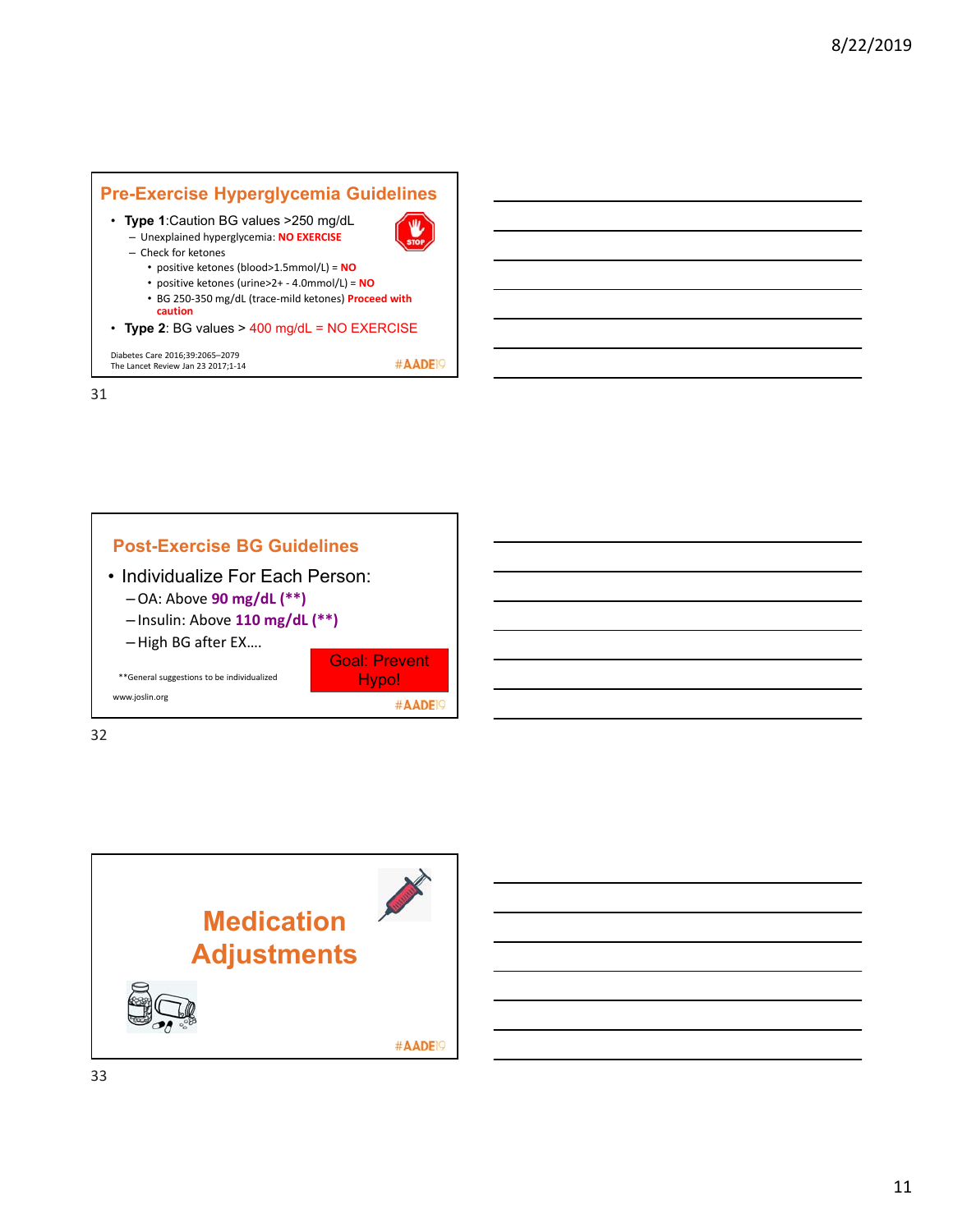#### **Exercise & Insulin**

#### **Inject Less!**

- Individualize
- Think about the peak action – Rapid/Short acting insulin (adjust 90 min within mealtime) – Intermediate/Long acting insulin
- Should person inject into the working muscle?
- What about adjusting oral agents for type 2?
- Start slowly

#AADE<sup>19</sup>

34

#### **Insulin Adjustment Options**

- Reduce pre-meal bolus…
	- When PA within 90 min of bolus
	- Mild intensity aerobic, 30‐60 min (↓25‐50%)\*
	- Moderate intensity aerobic, 30-60 min  $(\downarrow 50$ -75%)\*
	- Heavy intensity aerobic  $(\downarrow 75\%)^*$
	- Intense aerobic/anaerobic (no reduction)

Diabetes Care 2016;39:2065–2079

#AADE<sup>19</sup>

35

#### **Insulin Adjustment Options** • Temporary Basal (pre, during, post) • Instead of Bolus/In addition to Bolus • Start with ↓ 30%‐50% 1‐2 hours pre‐PA • MDI – Adjust night before or morning • Consider intensity, duration • Un-tethered option

• Disconnect/Suspend

Diabetes Care 2016;39:2065–2079

#AADE<sub>19</sub>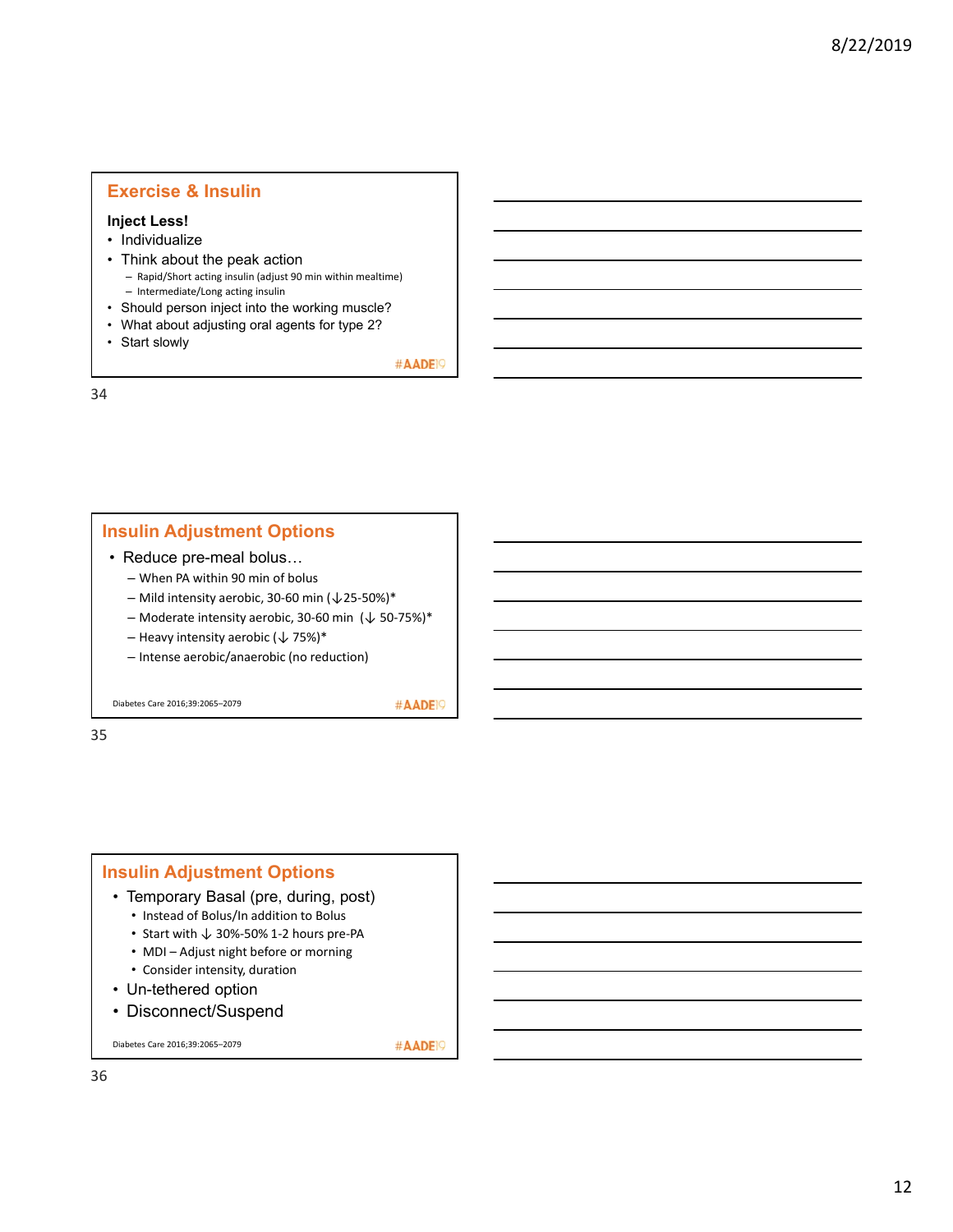



| ÷<br>I<br>w<br>۰. | v<br>.,<br>I<br>×<br>M.<br>۰. |
|-------------------|-------------------------------|

| <b>Snacking Suggestions (Individualize):</b> |                                                     |  |  |  |
|----------------------------------------------|-----------------------------------------------------|--|--|--|
| 30 Min:                                      | 15-30 grams of CHO                                  |  |  |  |
| 60 Min:                                      | 15-30 grams of CHO<br>+7-8 grams of PRO             |  |  |  |
|                                              | 60+ Min: 15-30 grams of CHO<br>+ Adjust the Insulin |  |  |  |

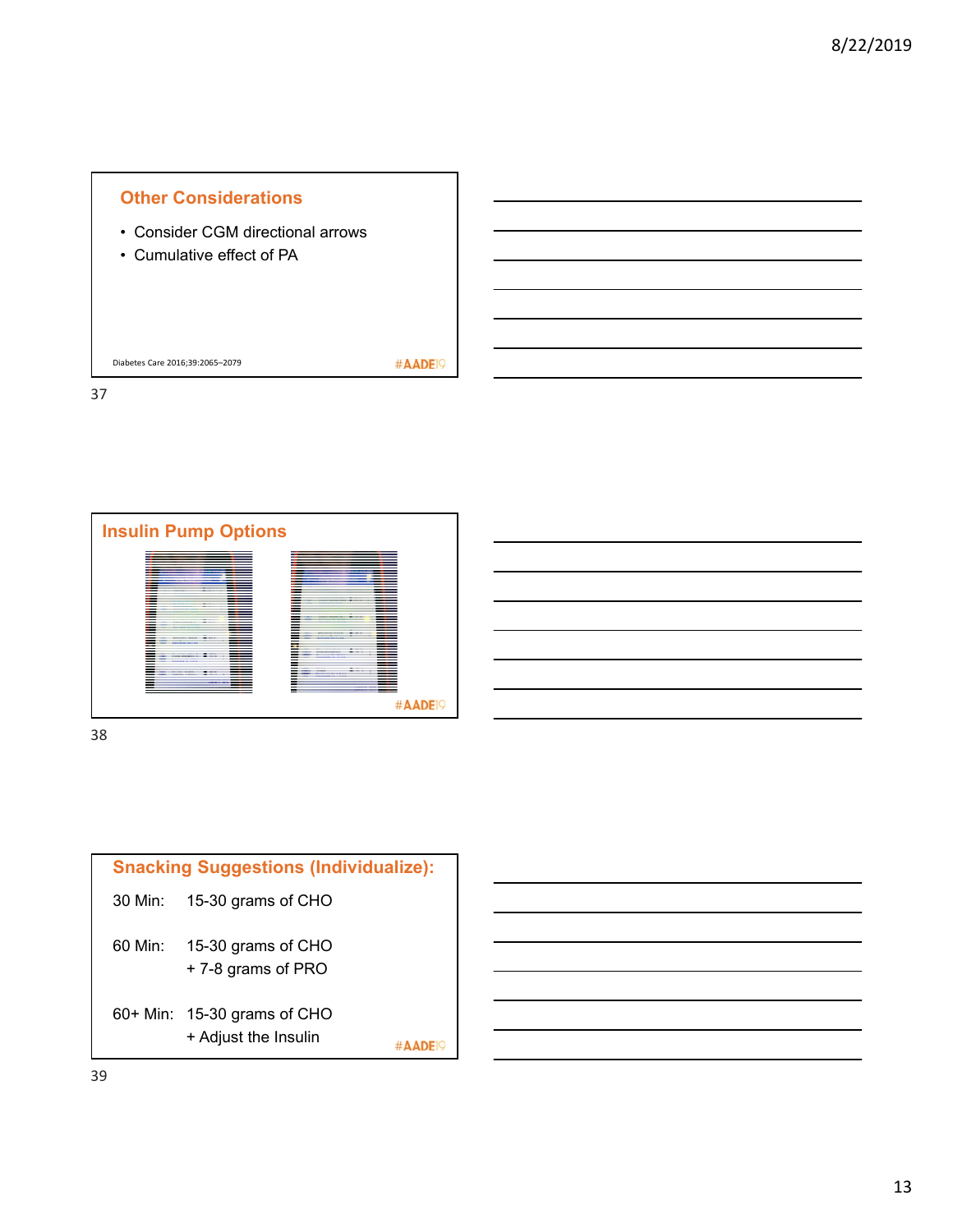| <b>Snacking Suggestions (Individualize):</b><br>Pre-Ex Blood Glucose | <b>CHO Suggestions</b>                                    |
|----------------------------------------------------------------------|-----------------------------------------------------------|
| $<$ 90 mg/dL                                                         | 15-30 g of fast-acting CHO<br><b>PRIOR to starting PA</b> |
| 90-150 mg/dL                                                         | CHO at start of PA                                        |
| 150-250 mg/dL                                                        | Delay CHO until BG<br>$<$ 150 $mg/dL$                     |
|                                                                      | $\#$ $\Delta$ $\Delta$                                    |





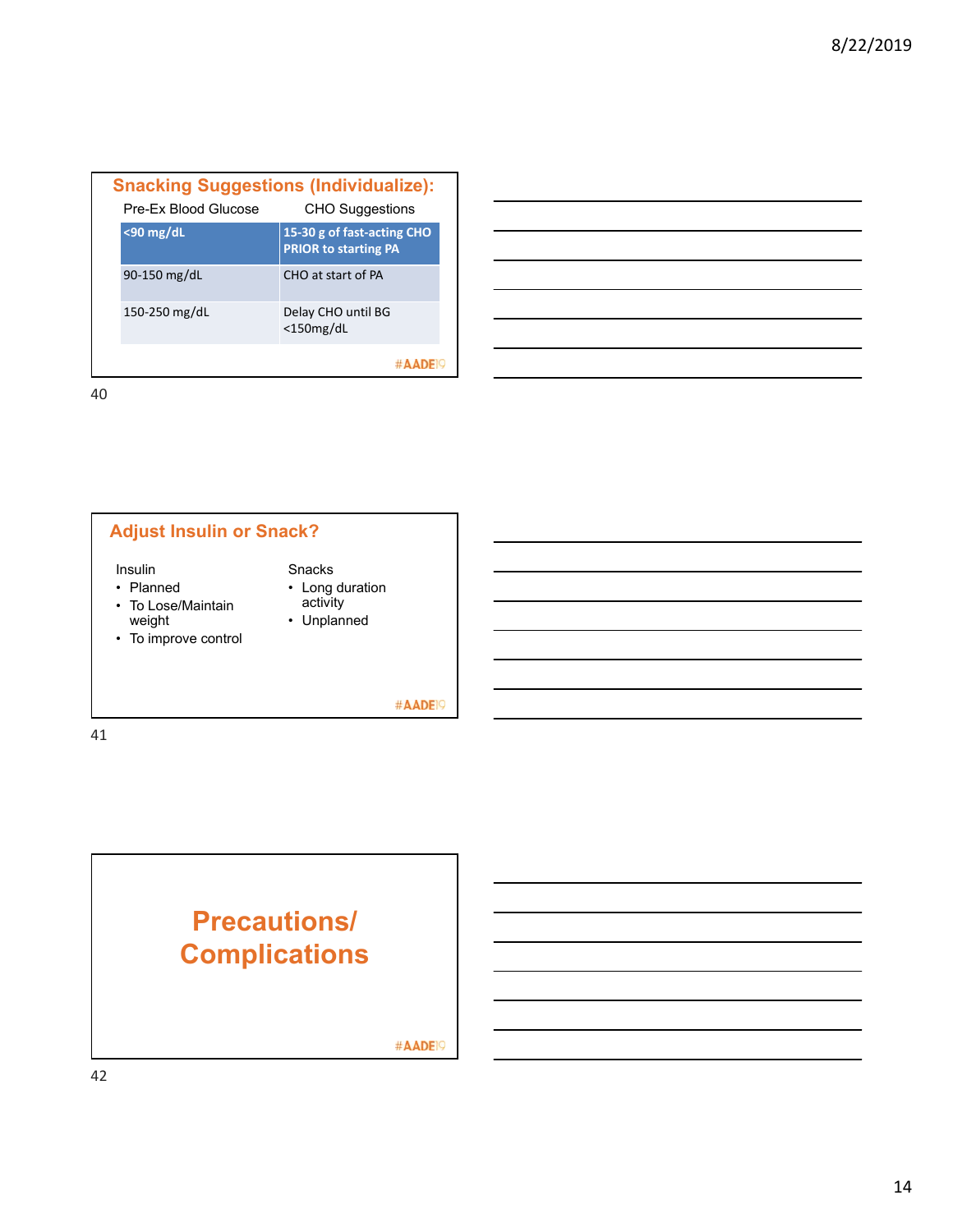# **Precautions**

- Scope of Practice
- Complications (Neuropathies)
- Exercise tolerance test (stress test)

#AADE<sup>19</sup>

43

#### **Refer to MD/DO When Person Has:**

- Erratic glycemic control
- Not been appropriately evaluated
- Severe complications (acute or chronic)

#AADE<sup>19</sup>

44

| <b>Exercise &amp; Retinopathy:</b>           |                        |                                                     |  |
|----------------------------------------------|------------------------|-----------------------------------------------------|--|
|                                              |                        | <b>Considerations Recommendations</b>               |  |
| Mild to<br>Moderate<br>Non-<br>proliferative | <b>Limited/No Risk</b> | Annual eye exam<br>Moderate: avoid<br>increasing BP |  |
| Diabetes Care 2016:39:2065-207               |                        |                                                     |  |

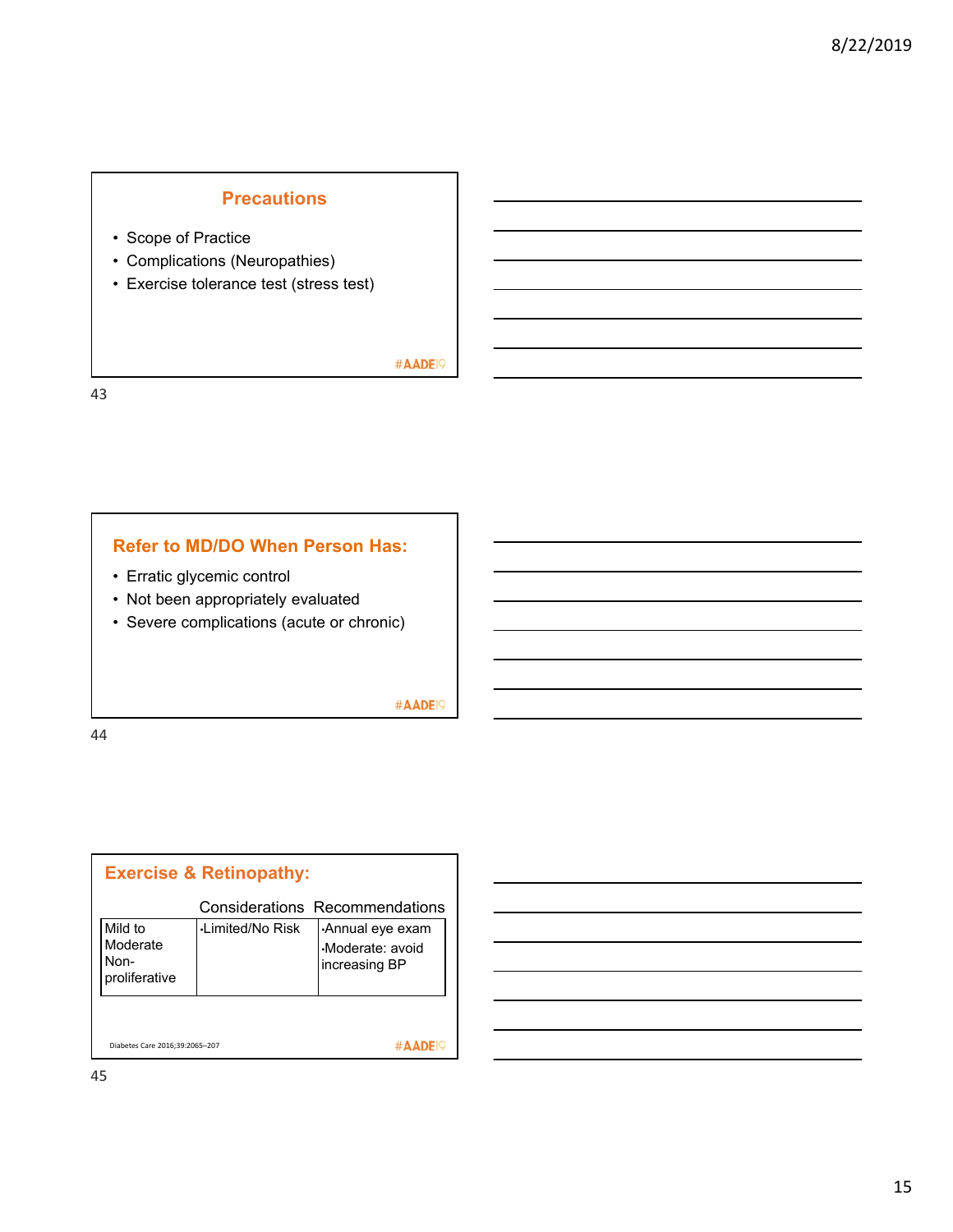| <b>Exercise &amp; Retinopathy:</b>     |                                                                   |                                                                                         |  |  |
|----------------------------------------|-------------------------------------------------------------------|-----------------------------------------------------------------------------------------|--|--|
|                                        | Considerations                                                    | Recommendations                                                                         |  |  |
| Severe<br>NPDR and<br>Unstable<br>NPDR | -Risk vitreous<br>hemorrhage<br><b>Risk retinal</b><br>detachment | Avoid raising BP<br>Avoid PA with impact<br>Avoid Valsalva<br>Avoid head below<br>waist |  |  |
| Diabetes Care 2016:39:2065-207         |                                                                   |                                                                                         |  |  |

| and the contract of the contract of the contract of the contract of the contract of the contract of the contract of                                                                                                                  |                                                                                                                       |  |  |
|--------------------------------------------------------------------------------------------------------------------------------------------------------------------------------------------------------------------------------------|-----------------------------------------------------------------------------------------------------------------------|--|--|
|                                                                                                                                                                                                                                      |                                                                                                                       |  |  |
| <u>and the contract of the contract of the contract of the contract of the contract of the contract of the contract of the contract of the contract of the contract of the contract of the contract of the contract of the contr</u> |                                                                                                                       |  |  |
|                                                                                                                                                                                                                                      | <u> 1989 - Johann Stoff, deutscher Stoffen und der Stoffen und der Stoffen und der Stoffen und der Stoffen und de</u> |  |  |
|                                                                                                                                                                                                                                      | <u> 1989 - Andrea Santa Andrea Andrea Andrea Andrea Andrea Andrea Andrea Andrea Andrea Andrea Andrea Andrea Andr</u>  |  |  |
| and the contract of the contract of the contract of the contract of the contract of the contract of the contract of                                                                                                                  |                                                                                                                       |  |  |
|                                                                                                                                                                                                                                      |                                                                                                                       |  |  |



- 
- Recommendations: – Proper foot care
	- Consider non‐weight bearing w/ local foot issues
	- Ulcer/Charcot Foot: No weight bearing

Diabetes Care 2016;39:2065–2079

#AADE<sup>19</sup>

47

#### **Exercise & Autonomic Neuropathy** • Risks & Recommendations: – Postural hypotension: avoid quick postural changes – Altered thermoregulation: avoid overheating, stay hydrated – Cardiac autonomic neuropathy: MD clearance/ETT, RPE – Gastroparesis: hypoglycemia harder to treat

Diabetes Care 2016;39:2065–2079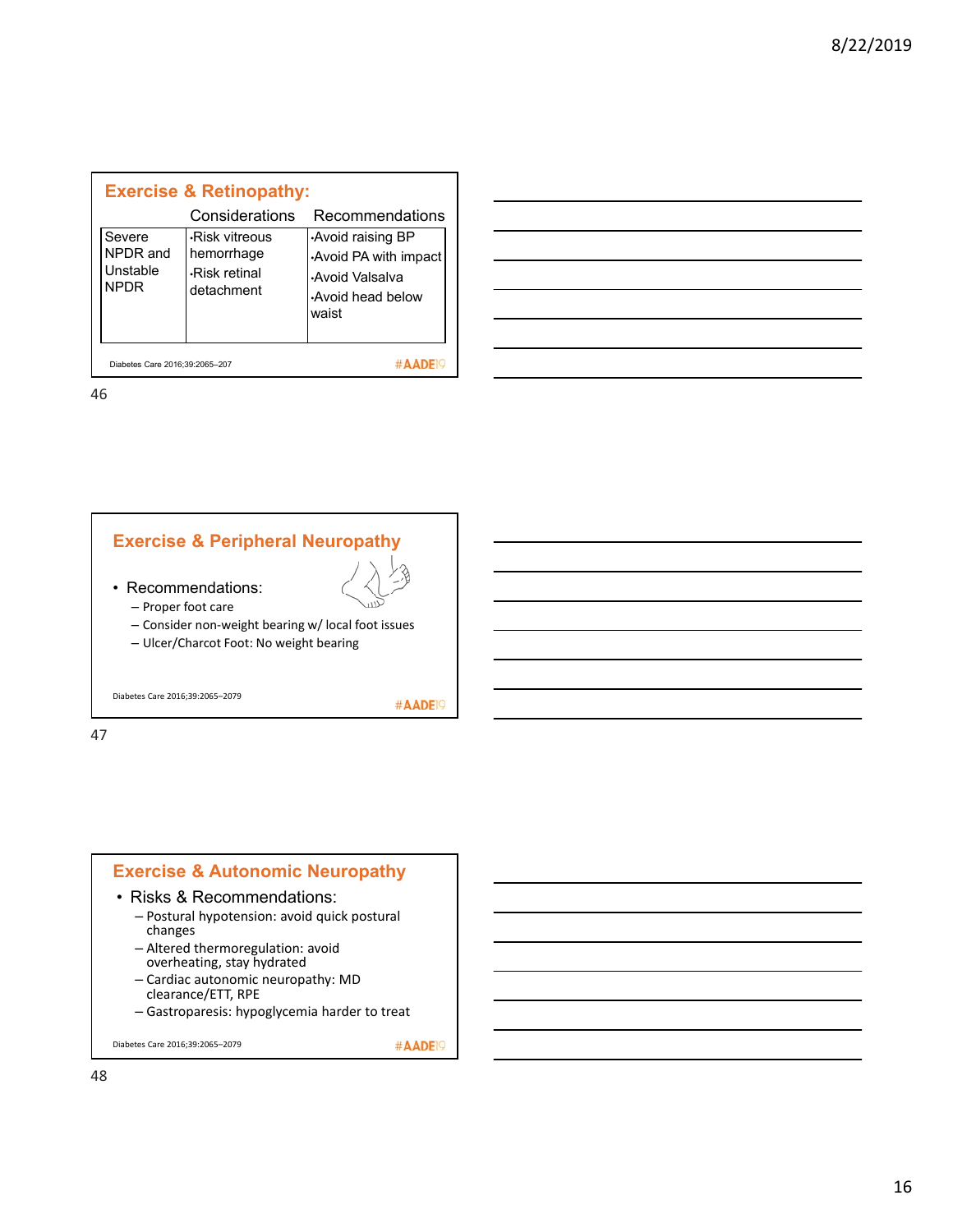# **Exercise & Nephropathy**

- Microalbuminuria:
	- PA does not accelerate
	- More PA may moderate progression
- Albuminuria or nephropathy: – Start at low intensity & volume

Diabetes Care 2016;39:2065–2079

#AADE<sup>19</sup>

49





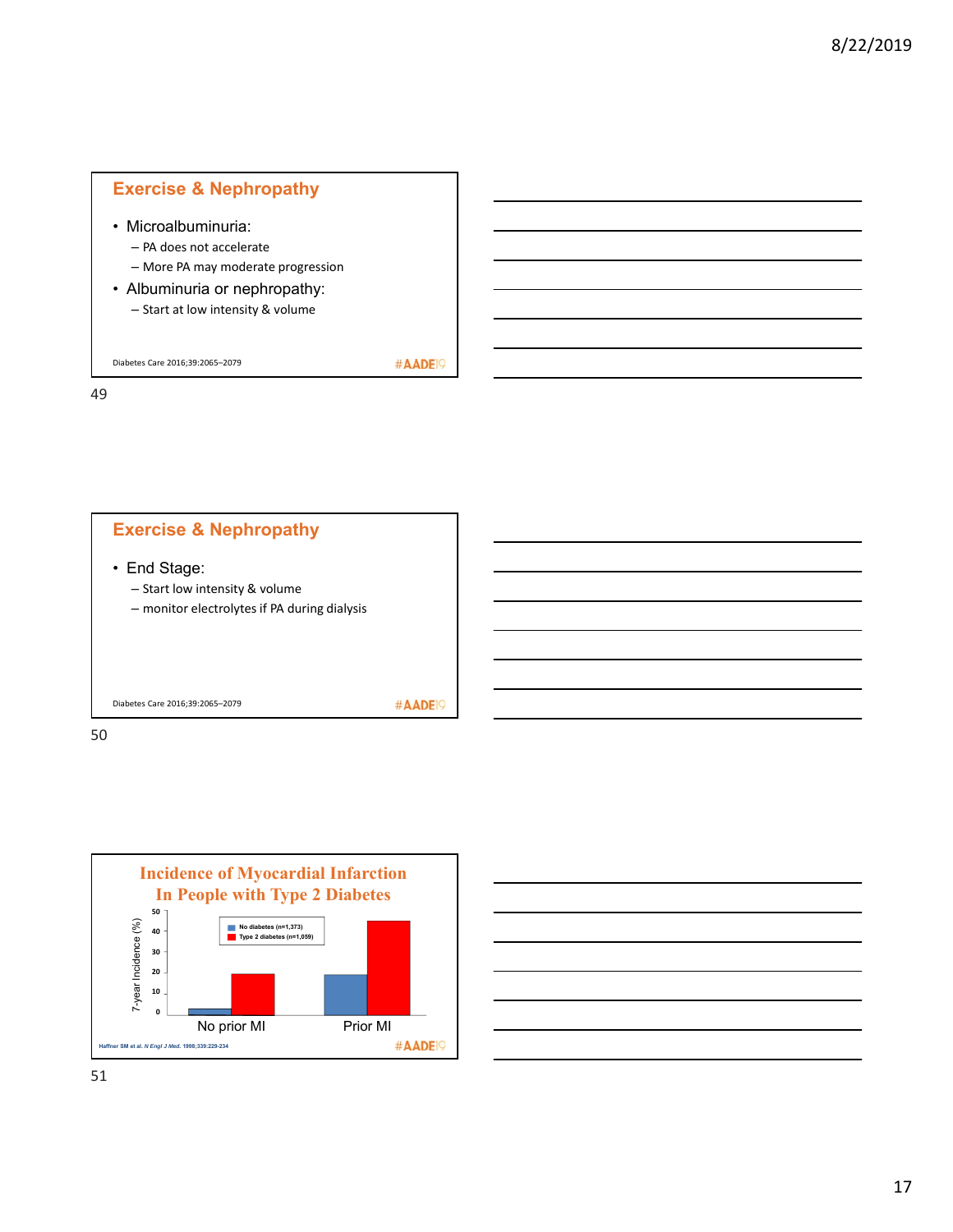# **2015 ACSM Pre-Exercise Health**

#### **Screening & Evaluation**

- No more risk-factor assessment
- Recommend anyone with DM who is<br>sedentary should obtain medical clearance<br>(even low intensity)
- Adopted three factor review:
	- 1. The Individual's current physical activity level<br>2. Presence of signs or symptoms CVD, metaboli Presence of signs or symptoms CVD, metabolic, renal<br>disease
	- 3. Desired exercise intensity

MSSE: November 2015, Volume 47, Issue 11 –p2473‐2479

52



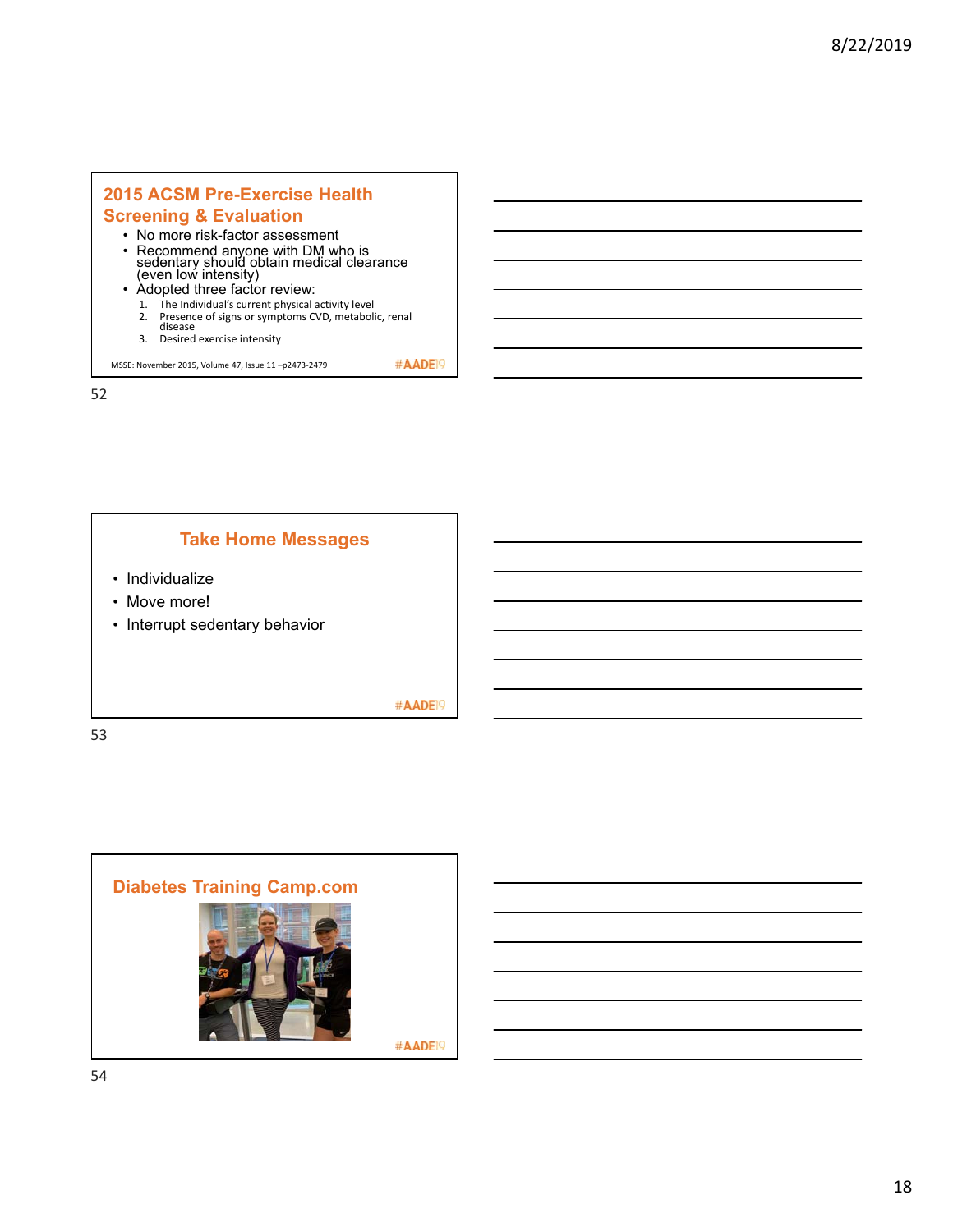

**Thank You!**

Contact Info: Kirsten Ward, MS, RCEP, CDE info@saygoodbyetodiabetes.com https://forms.aweber.com/form/26/2031173626.htm 617-329-1950

#AADE<sup>19</sup>

56

#### **CVD Risk Factors:**

- Age
- Gender
- Heredity
- Race; MI prior to age 55 • High blood pressure
- (>140/90 mmHg) • High cholesterol
- (>200 mg/dl) LDL >160 mg/dl
- HDL <35 mg/dl
- **Physical inactivity**

• Obesity – >30% of body weight

- BMI >30 kg/m2
- Diabetes
- Smoking
- Fibrinogen (clotting factor)
- C-reactive protein
- Left Ventricular Hypertrophy (LVH)
- Cocaine use #AADE<sup>19</sup>